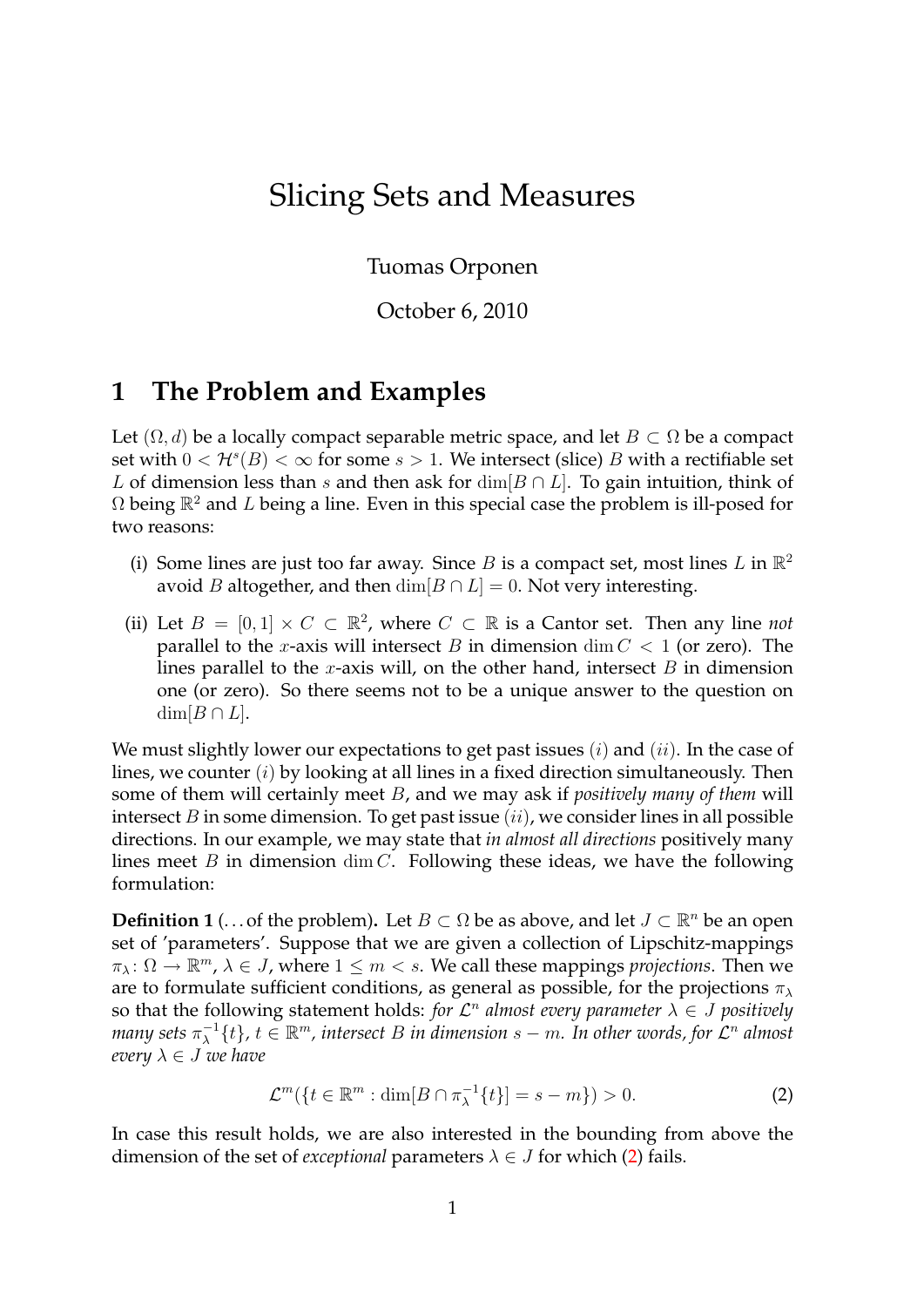*Example* 3*.* Let us get familiar with the formulation by looking at three examples of projection families:

- (i) The directions of  $\mathbb{R}^2$  can be parametrized by the interval  $J = [0, 2\pi)$ . Let  $\pi_{\lambda}$ :  $\mathbb{R}^2 \stackrel{\sim}{\rightarrow} \mathbb{R}$  be the orthogonal projection onto the line passing through the origin in direction  $e^{i\lambda}$ , ie.  $\pi_\lambda(x) = x \cdot (\cos \lambda, \sin \lambda)$ . Then the sets  $\pi_\lambda^{-1}$  $\lambda^{-1}\{t\}$  are all the lines of  $\mathbb{R}^2$  orthogonal to  $e^{i\lambda}$ . In our example  $B = [0, 1] \times C$  above, we see that for almost every  $\lambda$  (almost every direction), positively many lines in this direction intersect B in dimension dim  $C = \dim B - 1$ . Does this hold for all sets  $B \subset \mathbb{R}^2$ ?
- (ii) Let  $J = \mathbb{R}^2$ , and let  $\pi_{\lambda} \colon \mathbb{R}^2 \to \mathbb{R}$  be the non-linear 'projection'  $\pi_{\lambda}(x) = |x \lambda|$ . Then the sets  $\pi_{\lambda}^{-1}$  $\lambda^{-1}\{r\}$ ,  $r > 0$ , are exactly the circles centered at  $\lambda$ . A positive answer to our problem for these projections would imply that for almost every  $\lambda \in \mathbb{R}^2$  there are positively many radii  $r > 0$  such that  $\dim[B \cap S(\lambda, r)] =$ s – 1. Also, if we manage to show that the *exceptional* parameters  $\lambda \in J$  have dimension less than s, then we may actually find a point  $\lambda \in B$  such that the previous conclusion holds. This is related to the Erdös problem: 'How many distinct distances are there between points in a set?'
- (iii) As a slightly more exotic possible application, consider  $B = \Omega = \{-1, 1\}^{\mathbb{N}}$ ,  $J = (1/2, 1)$  and let  $\pi_{\lambda} : \Omega \to \mathbb{R}$  be defined by

$$
\pi_{\lambda}(x_1, x_2, \ldots) := \sum_{j=1}^{\infty} x_j \lambda^j.
$$

If  $\Omega$  is equipped with a suitable metric, we have  $\dim \Omega > 1.$  In this case  $\pi_{\lambda}^{-1}$  $\lambda^{-1}\{t\}$ is the collection of all sequences  $(x_1, x_2, ...) \in \Omega$  such that the previous series has value  $t \in \mathbb{R}$ . By elementary means it is not easy to construct even two distinct sequences with the same  $\pi_{\lambda}$ -value. A positive answer to our problem for these projections would show that, for almost every  $\lambda \in J$ , there are uncountably many such sequences for positively many values of  $t \in \mathbb{R}$ .

### **2 The Upper Bound**

The following integralgeometric inequality holds for all Lipschitz-maps  $\pi: \Omega \to \mathbb{R}^m$ : if  $m \leq s$ , then

$$
\int^* \mathcal{H}^{s-m}(B \cap \pi^{-1}\{t\}) d\mathcal{L}^m y \le \alpha(m) Lip(f)^m \mathcal{H}^s(B).
$$

For the (easy) proof, see [\[Ma1\]](#page-4-0), Theorem 7.7. It follows immediately that if  $\mathcal{H}^s(B)$  <  $\infty$ , then for any parameter  $\lambda \in J$ , almost all the sets  $B \cap \pi_{\lambda}^{-1}$  $\{t\}, t \in \mathbb{R}^m$ , have finite  $\mathcal{H}^{s-m}$  measure. In particular,  $\dim[B \cap \pi_\lambda^{-t}]$  $\{\mathcal{L}^{\mathcal{A}}_{\lambda}\{t\}\}\leq s-m$  for every  $\lambda\in J$  and  $\mathcal{L}^m$  almost every  $t \in \mathbb{R}^m$ . Thus the dimension estimate in [\(2\)](#page-0-0) is the best possible we can hope for any families of Lipschitz-projections.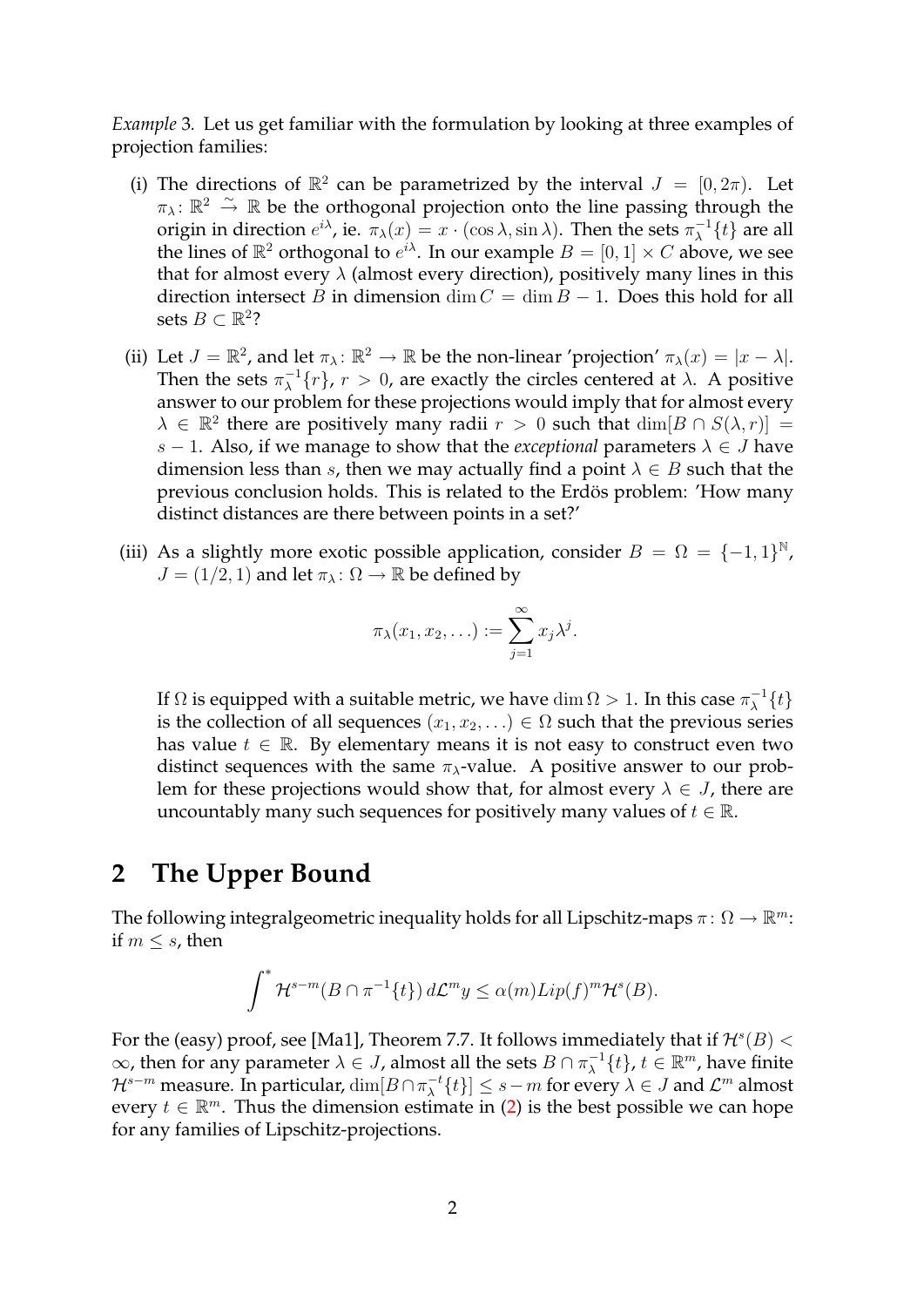### **3 The Lower Bound**

#### **3.1 Slicing with Hyperplanes**

In the case of slicing subsets of  $\mathbb{R}^n$  with lower dimensional hyperplanes the state-ment formulated as part of Definition [1](#page-0-1) is true. This is due to Marstrand (lines in a plane) and (for general dimensions) Mattila, see [\[Ma2\]](#page-4-1). For example, in the lines-ina-plane case we have

<span id="page-2-1"></span>**Theorem 4.** Let  $B \subset \mathbb{R}^2$  be a Borel set with  $\dim B = s > 1$ . Write  $\pi_\lambda(x) := x \cdot (\cos \lambda, \sin \lambda)$ for  $\lambda \in (0, 2\pi)$ . Then for  $\mathcal{L}^1$  almost every  $\lambda \in (0, 2\pi)$  we have

$$
\mathcal{L}^1(\{t \in \mathbb{R} : \dim[B \cap \pi_{\lambda}^{-1}\{t\}] = s - 1\}) > 0.
$$

In this situation we also have an estimate for the dimension of exceptional parameters, due to yours sincerely. If  $E \subset (0, 2\pi)$  is the set of parameters  $\lambda$  such that the conclusion of the previous theorem fails, we have dim  $E \leq 2 - \dim B$ . This bound cannot be improved.

#### **3.2 The Generalisation**

What is the key feature of orthogonal projections (or, equivalently, *m*-dimensional hyperplanes in  $\mathbb{R}^n$ ) that enables the preceding result? A hint is given by the following observation: whenever  $\lambda \in J$  is such that [\(2\)](#page-0-0) holds, then clearly  $\mathcal{L}^m(\pi_\lambda(B)) > 0$ . This means that any family of projections satisfying the statement in Definition [1](#page-0-1) cannot decrease dimension arbitrarily. About ten years ago, around the year 2000, there was an extensive article in Duke Mathematical Journal by Yuval Peres and Wilhelm Schlag, [\[PS\]](#page-4-2), where sufficient conditions were given for a family of projections  $\pi_\lambda\colon\Omega\to\mathbb{R}^m$ ,  $\lambda\in J$ , to be 'dimension preserving'. If the projections are  $\mathbb{R}$ -valued and the parameter set  $J$  is an open interval, the most restrictive and central condition, called *transversality*, reads as follows: there exists  $\delta > 0$  such that

$$
\left| \frac{\pi_{\lambda}(x) - \pi_{\lambda}(y)}{d(x, y)} \right| \le \delta \quad \Longrightarrow \quad \left| \frac{\partial_{\lambda} \pi_{\lambda}(x) - \partial_{\lambda} \pi_{\lambda}(y)}{d(x, y)} \right| \ge \delta
$$

for all  $x, y \in \Omega$ . Intuitively, if some  $\pi_{\lambda_o}, \lambda_o \in J$ , maps two points x and y too close to each other, then 'the next  $\pi_{\lambda}$ ' will already map x and y fairly far apart.<sup>[1](#page-2-0)</sup> Under the transversality hypothesis and the other (weaker) conditions defined in the article, the authors proved results showing that, for example, if  $\dim B \leq m$ , then  $\dim \pi_\lambda(B) = \dim B$  for almost all  $\lambda \in J$ . From the results in [\[PS\]](#page-4-2) it also follows that  $\dim B > m$  implies  $\mathcal{L}^m(\pi_\lambda(B)) > 0$  for almost every  $\lambda \in J$ . For orthogonal projections these facts have been well-known for decades, but the projection formalism in [\[PS\]](#page-4-2) also covers our examples  $(ii)$  and  $(iii)$  from the first chapter.

Then it seemed like a natural conjecture that a family of projections having good dimension preserving properties should also behave well with respect to the problem stated in Definition [1.](#page-0-1) This idea had also occurred to the authors of [\[JJN\]](#page-4-3) in 2004, and, indeed, Theorem [4](#page-2-1) admits the following generalisation:

<span id="page-2-2"></span><span id="page-2-0"></span><sup>&</sup>lt;sup>1</sup>This is clear in the case of orthogonal projections: if  $x$  and  $y$  are projected to the same point in one direction, then the projection rotated by  $\alpha$  degrees will already send x and y to distance  $c\alpha$  from each other.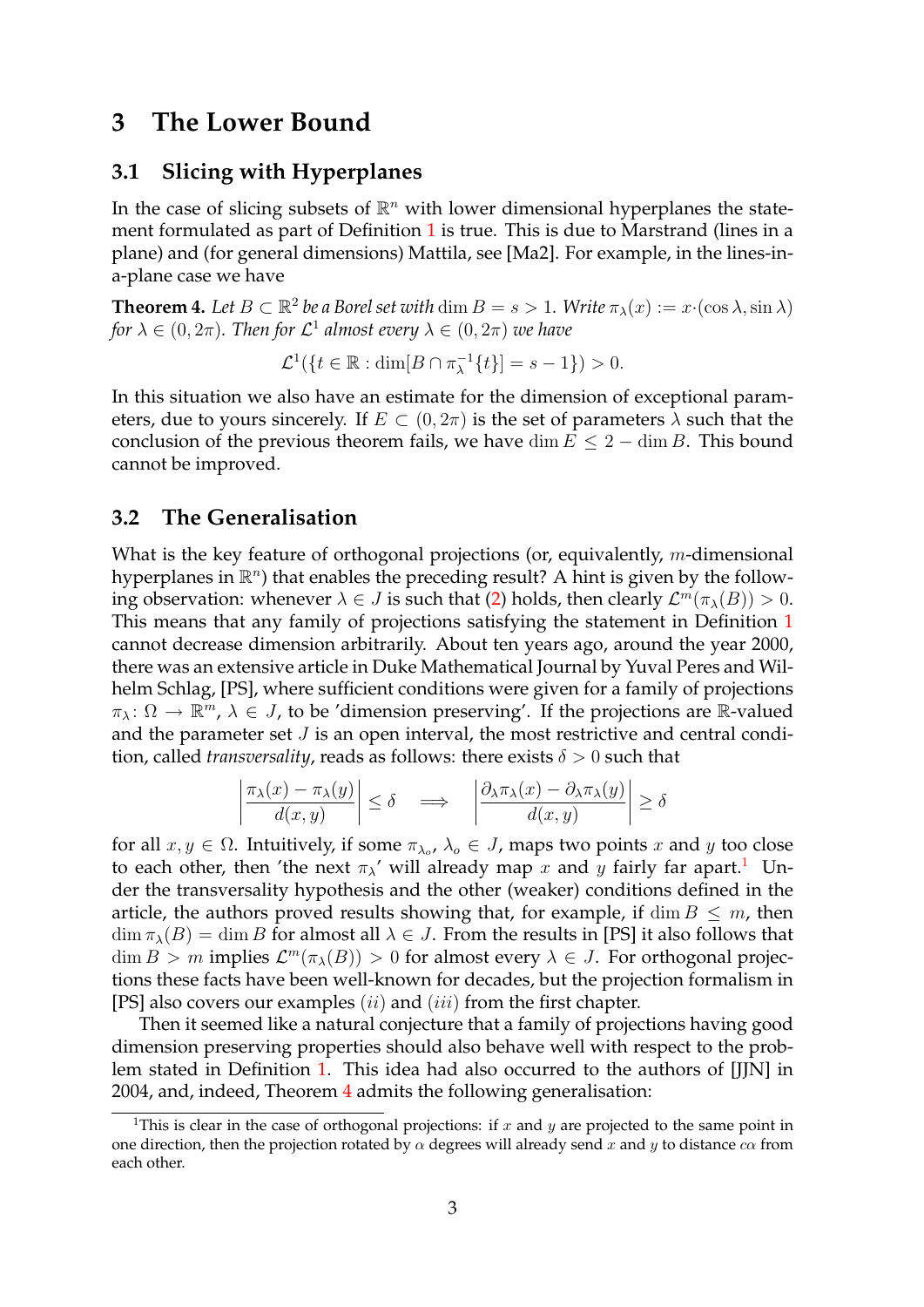**Theorem 5.** Let  $\pi_{\lambda} \colon \Omega \to \mathbb{R}^m$ ,  $\lambda \in J$ , be a family of Lipschitz-projections satisfying the *conditions in [\[PS\]](#page-4-2). Suppose that*  $B \subset \Omega$  *is a Borel set of dimension s > m. Then, for*  $\mathcal{L}^n$ *almost every*  $\lambda \in J$  *it holds that* 

$$
\mathcal{L}^m(\lbrace t \in \mathbb{R}^m : \dim[B \cap \pi_\lambda^{-1}\lbrace t \rbrace] = s - m \rbrace) > 0.
$$

With the results of [\[PS\]](#page-4-2) at our disposal, the proof of Theorem [5](#page-2-2) is practically the same as that of Theorem [4.](#page-2-1) However, in [\[JJN\]](#page-4-3) there was no attempt to prove bounds for the set E of the exceptional parameters  $\lambda \in J$ . The Fourier-analytic method used to obtain dim  $E \le 2 - \dim B$  in connection with Theorem [4](#page-2-1) no longer worked in this case. Finding and proving the optimal estimates is an ongoing project, but here is one result:

**Theorem 6.** Let  $\pi_{\lambda} : \Omega \to \mathbb{R}$ ,  $\lambda \in J \subset \mathbb{R}$ , be a family of Lipschitz-projections satisfying *the conditions in [\[PS\]](#page-4-2). We also have to assume that*  $x \mapsto \partial_{\lambda} \pi_{\lambda}(x)$  *is Lipschitz. Then, given*  $1 < r \leq s$  *and a Borel set*  $B \subset \Omega$  *with* dim  $B = s$ *, we have* 

$$
\mathcal{L}^1(\{t\in\mathbb{R}:\dim[B\cap\pi^{-1}_\lambda\{t\}]\geq r-1\})>0
$$

*for every*  $\lambda \in J$  *except for a set*  $E \subset J$  *satisfying* dim  $E \leq 1 + r - s$ *.* 

The assumptions are satisfied by the projections in example (iii). Our methods also extend to cover the projections in example  $(ii)$  even though the parameter set is multidimensional: there we have the same result, except that one has to replace  $\dim E \leq 1 + r - s$  by  $\dim E \leq 2 + r - s$ . We hope to sharpen these estimates in the very near future.

### **4 Slicing Measures**

In geometric measure theory, all questions related to the Hausdorff dimension of a particular Borel set  $B$  can be translated to (and characterised by) questions concerning the Radon measures supported on B. The main tool is Frostman's lemma and its corollaries. This is also true for the problems stated above. Instead of slicing sets directly, we slice the (Frostman) measures supported on those sets and study the dimensional properties of the these *sliced measures*. In this presentation there is no time for proving any actual results, but we may finish the talk by sketching the idea of slicing a Radon measure on a compact separable metric space  $(\Omega, d)$  with respect to a continuous projection. So, let  $\mu$  be a Radon measure on  $\Omega$ , and let  $\pi \colon \Omega \to \mathbb{R}^m$ be a continuous mapping (projection). Fix any continuous function  $\varphi: \Omega \to \mathbb{R}$ , and define the signed measure  $\mu_{\varphi}$  on  $\Omega$  by

$$
\mu_{\varphi}(B) = \int_B \varphi \, d\mu, \qquad B \in \text{Bor } \Omega.
$$

The measure  $\mu_{\varphi}$  can be projected to a signed Radon measure  $\pi_{\sharp}\mu_{\varphi}$  on  $\mathbb{R}^n$  by the formula  $\pi_\sharp\mu_\varphi(B) = \mu_\varphi(\pi^{-1}(B))$ . Then it follows from a standard result in geometric measure theory that the 'derivative'

$$
\Lambda_t \varphi := D(\pi_\sharp \mu_\varphi, \mathcal{L}^n, t) = \lim_{\delta \to 0} \frac{\pi_\sharp \mu_\varphi(B(t, \delta))}{(2\delta)^n} = \lim_{\delta \to 0} (2\delta)^{-n} \int_{\pi^{-1}(B(t, \delta))} \varphi \, d\mu
$$